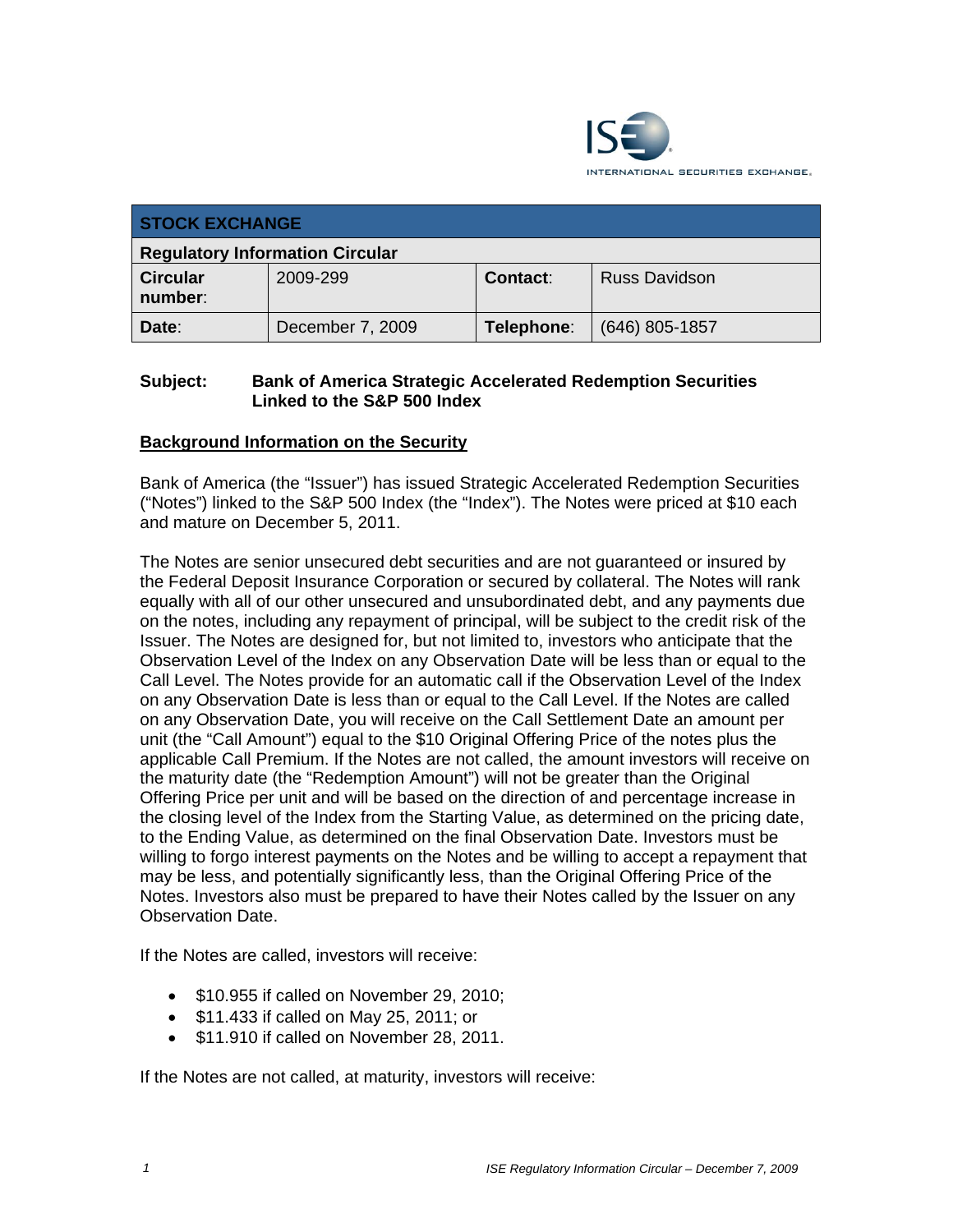- If the Ending Value of the Index is less than the Threshold Value of the Index: \$10 + [\$10 X ((Ending Value – Threshold Value)/Starting Value)]
- If the Ending Value of the Index is equal to or greater than the Threshold Value of the Index:
	- \$10

The Starting Value of the Index is 1105.65. The Threshold Value is 995.09. The Ending Value of the Index will be determined closer to the maturity date.

Please see the prospectus for the Notes for more details regarding the calculations and details regarding the Index.

## **Principal Risks**

It is expected that the market value of the Notes will depend substantially on the value of the Index and may be affected by a number of other interrelated factors including, among other things: the general level of interest rates, the volatility of the Index, the time remaining to maturity, the dividend yield of the stocks comprising the Index, and the credit ratings of the Issuer.

## **Exchange Rules Applicable to Trading in the Security**

The Securities are considered equity, thus rendering trading in the Securities subject to the Exchange's existing rules governing the trading of equity securities.

## **Trading Hours**

Trading in the Notes on ISE is on a UTP basis and is subject to ISE equity trading rules. The Notes will trade from 8:00 a.m. until 8:00 p.m. Eastern Time. Equity Electronic Access Members (" Equity EAMs") trading the Notes during the Extended Market Sessions are exposed to the risk of the lack of the calculation or dissemination of underlying index value or intraday indicative value ("IIV"). For certain derivative securities products, an updated underlying index value or IIV may not be calculated or publicly disseminated in the Extended Market hours. Since the underlying index value and IIV are not calculated or widely disseminated during Extended Market hours, an investor who is unable to calculate implied values for certain derivative securities products during Extended Market hours may be at a disadvantage to market professionals.

# **Trading Halts**

ISE will halt trading in the Notes in accordance with ISE Rule 2101(a)(2)(iii). The grounds for a halt under this Rule include a halt by the primary market because it stops trading the Notes and/or a halt because dissemination of the IIV or applicable currency spot price has ceased, or a halt for other regulatory reasons. In addition, ISE will stop trading the Notes if the primary market de-lists the Notes.

#### **Suitability**

Trading in the Notes on ISE will be subject to the provisions of ISE Rule 2123(l). Members recommending transactions in the Notes to customers should make a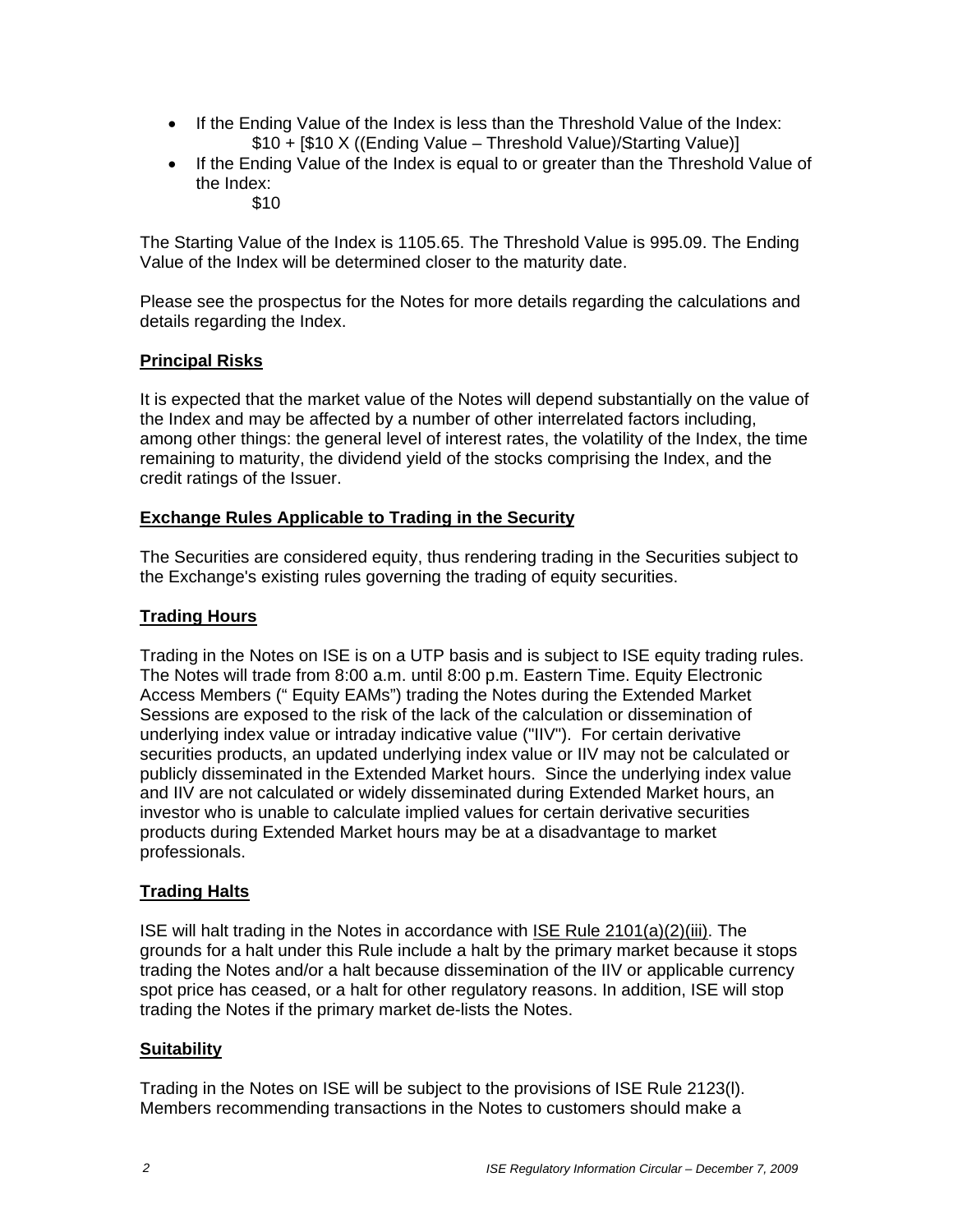determination that the recommendation is suitable for the customer. In addition, members must possess sufficient information to satisfy the "know your customer" obligation that is embedded in ISE Rule 2123(l).

Equity EAMs also should review FINRA Notice to Members 03-71 for guidance on trading these products. The Notice reminds members of their obligations to: (1) conduct adequate due diligence to understand the features of the product; (2) perform a reasonable-basis suitability analysis; (3) perform customer-specific suitability analysis in connection with any recommended transactions; (4) provide a balanced disclosure of both the risks and rewards associated with the particular product, especially when selling to retail investors; (5) implement appropriate internal controls; and (6) train registered persons regarding the features, risk and suitability of these products.

**This Regulatory Information Circular is not a statutory Prospectus. Equity EAMs should consult the Trust's Registration Statement, SAI, Prospectus and the Fund's website for relevant information.**